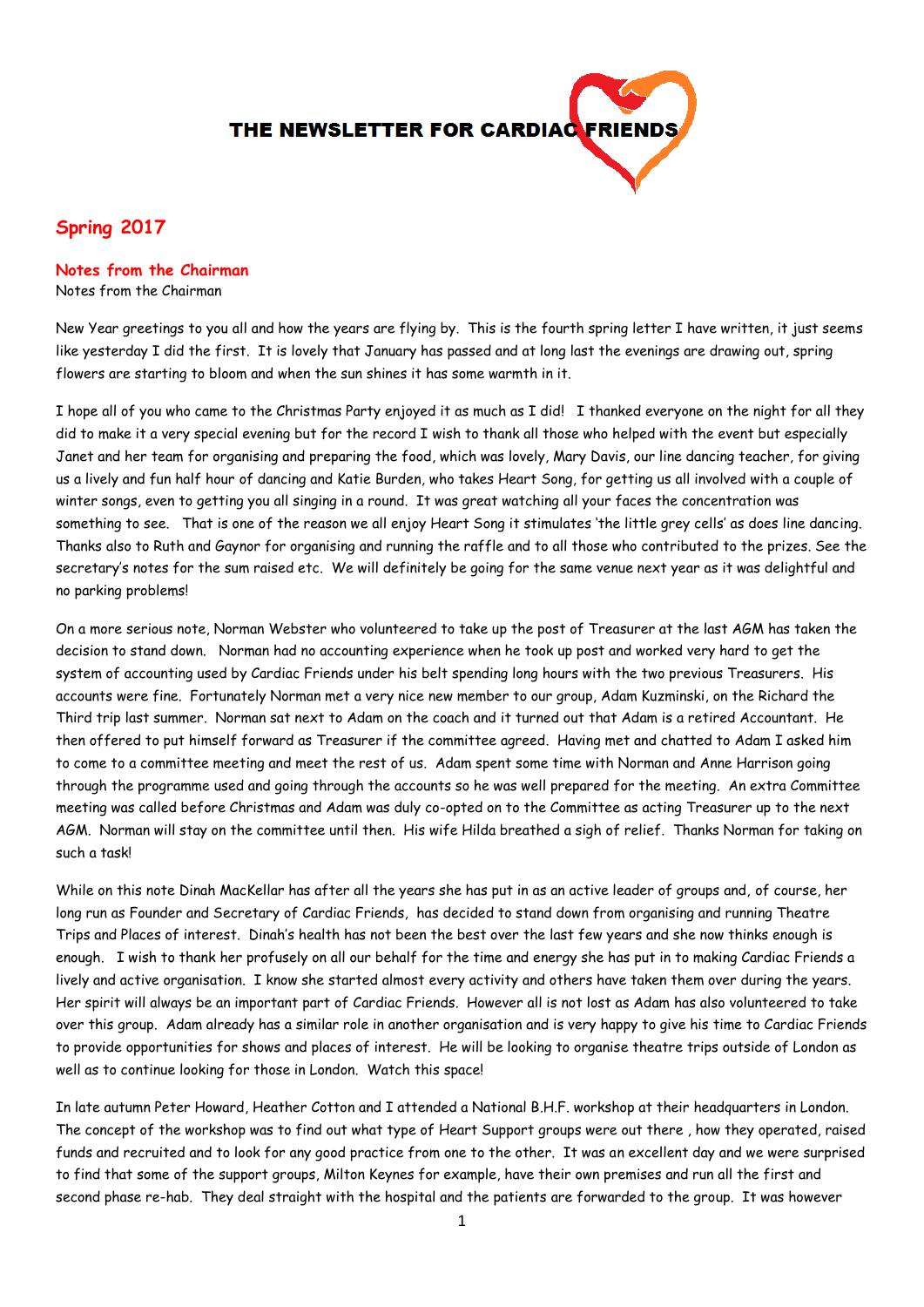purely an exercise group. It is run in a very sophisticated way with dozens of trained volunteers to run classes, plus having accredited trainers. Other groups also recruited by actually going into the hospital. The training that the Milton Keynes group has provided is funded and run the County Council. There are other groups similar to ours but not with such a varied provision of activities and BHF were very impressed with our website and came back to me to find out how it was set up. It is a great credit to Peter that the site is so well run and to all those who lead and run our full range of activities. As well as the above we had a lecture by a dietician, Victoria Taylor and by Dr Rebecca Richardson about "Using Zebrafish to help us fight coronary disease." Peter, Heather and I all enjoyed the day and if anyone wishes to go the event this year we will post the details later. No two events are the same

It has not been a good start to this year for some of our members and I just want to say my thoughts are with all those who are suffering severe health problems at this time and for all those who are caring for them. Heather has written more in her report so I will not repeat it.

The next AGM will be on the  $7<sup>th</sup>$  of June at the Fortescue Hall in Letchworth. Once again we are holding the meeting in the afternoon as it is so hard to get evening venues. As before tea, biscuits and cake will be provided. I do hope as many of you as possible will be there on the day to give your support and any ideas to the new Committee. I do intend to stand as Chairman again but if there is anyone out there who would like to take over please contact me or one of the Committee. I do enjoy being part of Cardiac Friends and the group is helping me through a difficult time and I wish to thank all of those who have been so kind and supportive.

## **Jackie Quinn**

## **Notes from the Secretary**

Dear Friends,

It was great to see so many familiar faces at the Christmas Party, and to put faces to familiar names. I hope you all enjoyed it, because that makes our work worthwhile. A donation of £200 has gone to the Herts Air Ambulance from the Raffle.

I'd like to record my own gratitude to Dinah, especially for her kindness when Fred and I joined Cardiac Friends.

I sent out 31 e-mails to members this year; 11 were re events in the newsletter, 4 were BHF surveys, 12 were news about poorly members, 1 about spam, 1 about our new Treasurer, 1 an offer of painting equipment and 1 the updated Reference Sheet. It is physically not practical to send out letters every time – the postage per person would be £16! But it does mean some members who are not on e-mail miss out. Our leaders pass on verbal information already. But if you cannot get e-mails, do you have a friend in the Group, who would give you a copy? If you can read e-mails, but not open attachments, please tell me, and I will put them in the body of the text for you – it usually works.

Yes it is four months away, but the renewal letters will be coming out at the end of March, to give the full eight weeks until the AGM at Fortescue Hall Letchworth on 7<sup>th</sup> June at 2.30pm.

Mike Patmore and Beverley Stainer are recovering from a knee and a hip operation respectively at the moment and we wish them well. Mac Varley has suffered a life-changing stroke, and so has Doug Cook, whose status is not good. I will try to update you as I hear from Mac's friends and Margaret, but our thoughts are with them.

On a happier note, can I welcome John Barton, Jacqueline Burns, Doreen Collins, Susan Craig, Jean Foley, Marjorie Hone, Pat Merritt and John Steadman and Mr and Mrs Nash, who have joined us since the last Newsletter was issued.

I hope the grey weather will lift soon. If you suffer from S.A.D. the experts say try to get outdoors in the morning.

I offer you my belated wishes for a Happy, Healthy and Uneventful New Year.

### **Heather Cotton**

## **Line Dancing**

Thank you to everyone who joined in the line dancing at the Cardiac Friends Christmas party. It was generous of Mary, our instructor, to come along to show what happens on our Saturday morning fortnightly sessions at the Willian village hall. As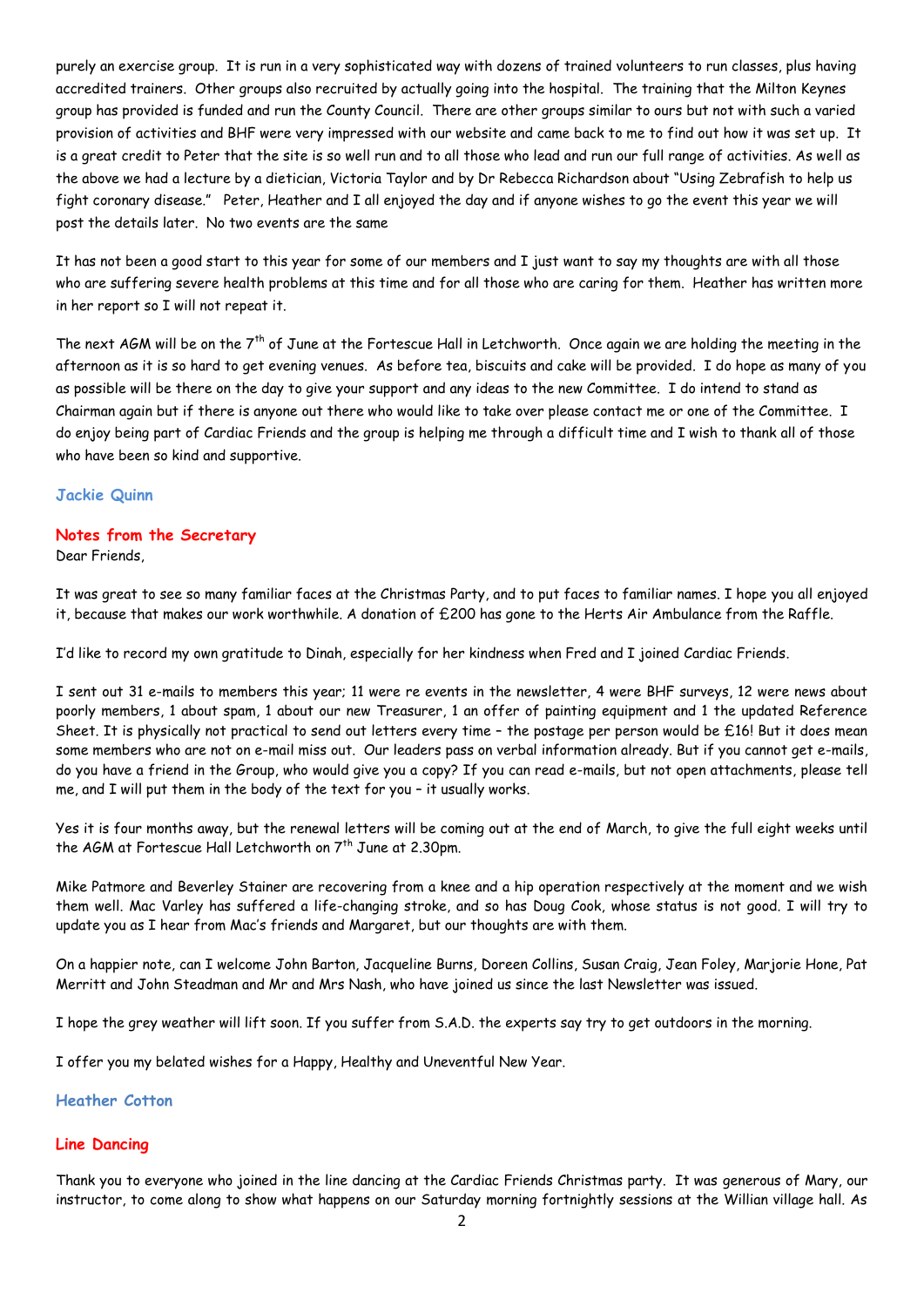you could see from the demonstration it is an excellent way to get some good exercise, stimulate the brain cells and have fun at the same time!!

We had a new member join the group on our first line dancing session held in January which was a great start to the New Year 2017 for us.

The cost is £6 per person which includes refreshments of tea/coffee and cake.

Janet Savage: Email cardiacfriends@hotmail.co.uk

### **London Walks**.

We met with Kim in January and spent a working lunch to produce a programme of six walks for 2017. The London Walks members have all been sent details of the walks this year already, but for those of you who have not until now considered a pleasant leisurely stroll in our capital city then why don't you give us a ring or drop us an e-mail at the contacts below. We have our own London Blue Badge Guide, Kim, who is an extraordinary mine of information and the walk finishes with an enjoyable lunch at the Wetherspoon pub the Sir John Oldcastle, Farringdon.

We are delighted to report that "Chambers Coaches" *will not* be closing and will continue to provide their excellent transport facilities, picking up in Hitchin, Letchworth and Stevenage, and you will be amongst friends all day! We are usually home by 6 o'clock.

Cost remains a modest £18 each, plus the cost of your meal which must be pre-ordered using our menu which can be provided on request – altogether, superb value!!

This year's programme:

| Sunday 9 April       | "Gruesome London!"                              |
|----------------------|-------------------------------------------------|
| Sunday 7 May         | International Soho                              |
| Sunday 11 Jun        | Kensington Gardens                              |
| Sunday 9 Jul         | Doing the Lambeth Walk                          |
| Sunday 3 Sep         | 'The Bolton's'                                  |
| Sunday 1 Oct         | Little Venice to Camden Lock (with a surprise!) |
| For further details: | Ruth & Barry Brown                              |
|                      | Gaynor & Barry Tinsdale                         |
|                      | cardiacfriendswalks@outlook.com                 |

### **Bits and Pieces from Dinah**

It is with regret I have decided to step down from organising the 'Theatre' and the 'Places of Interest' Groups. This has been a hard decision to make and I have been thinking about it for some time. I have always loved organising many of the groups for Cardiac Friends since we started in 2001. Gradually over the years I have asked others or they have volunteered to take over a group when necessary. My decision has been a sad one to make, but fortunately Adam Kuzminski has volunteered to take on these groups – so we are all able to look forward to more Theatre Trips and other visits in the future.

I have decided to continue contributing to the newsletter in the future. No longer anything to do with Cardiac Friends, but anything else I think you may find interesting or fun to read.

## **Practical Tips Using WD-40**

1. Often, when writing with a permanent marker, you will notice the ink runs through the paper onto the surface below – staining it!!!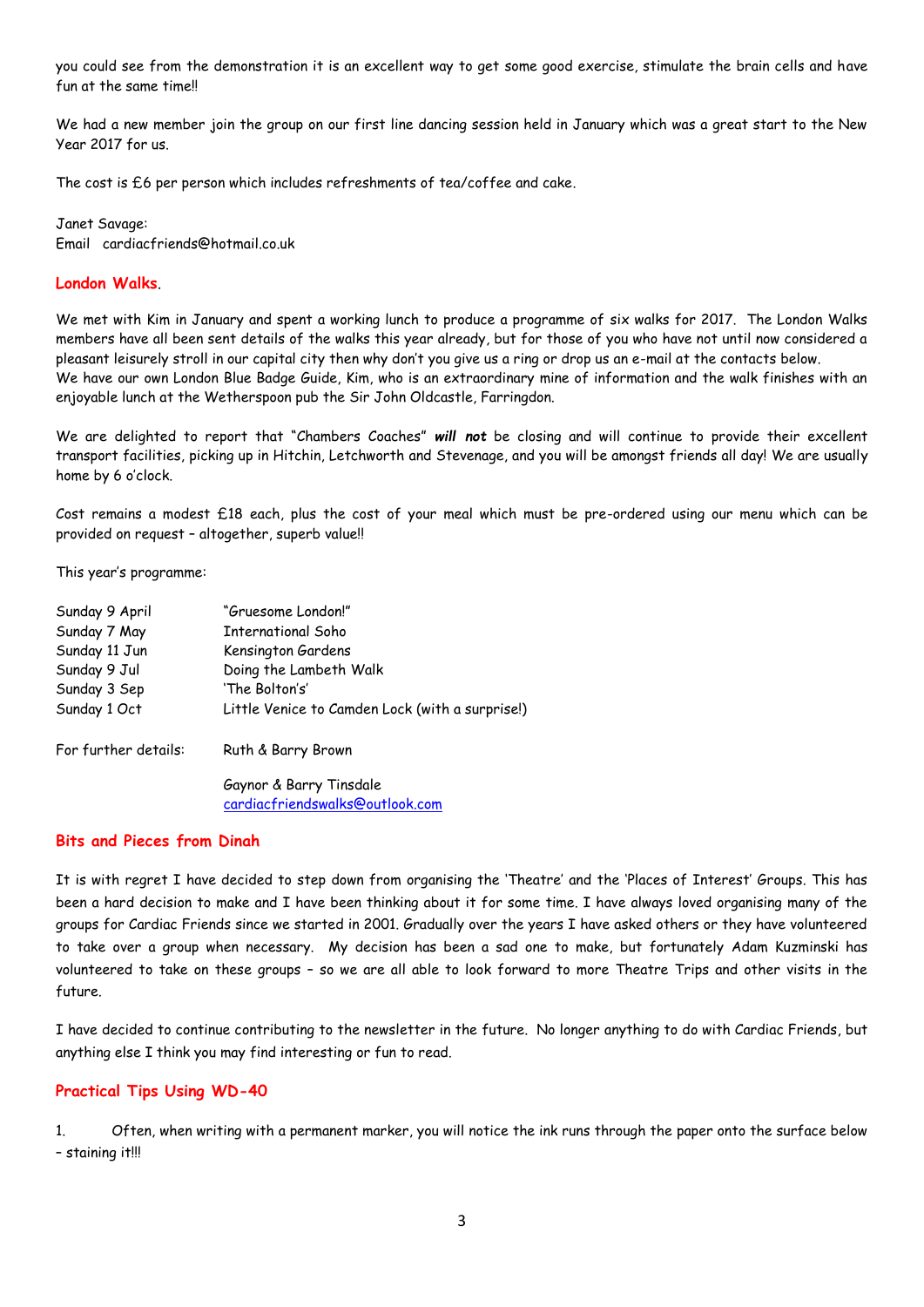Or, you write on a freezer bag with a permanent marker pen, prior to freezing - then when taking the frozen bag out at a later date to defrost, have you left it on the worktop in the kitchen? Without thinking you leave it with the writing against the work surface. As the food defrosts, the ink stains the work surface!

Rub with WD-40 and the ink will be removed.

2. Try using WD-40 to remove paint from most surfaces, especially vinyl and plastics. It will also remove glue and parcel tape. Spray with WD-40 to keep mud from sticking to your boots.

## **Sweet Potato and Parsnip Soup**

**Ingredients:** 1 tbsp. oil

1 large leek, washed and sliced

2 celery sticks, washed and chopped

1lb sweet potato, peeled and diced

8oz parsnips, peeled and diced

**Method:** Put the oil into a large saucepan and heat gently, add the vegetables and cook for 5 minutes, stirring. 1½pts vegetable stock - add, simmer for 25 minutes.

Cool. Liquidise. Add some freshly milled pepper and sea salt to taste. Serve and enjoy.

### **Dinah**

## **Heartsong**

We were thrilled to be asked to 'perform' at the Christmas party back on November 25th and lead some seasonal singing. Katie, our leader, had rewritten the lyrics to the famous Sophia Loren/Peter Sellars duet, 'Goodness Gracious Me' and turned it into a kind of Cardiac Friends Anthem which we all sang. The last verse is very apt;

'As well as medication, we need some friends who share,

A similar situation and who really do care.

So with our Cardiac Friends we go singing everywhere



We go.....Boom diddy boom, etc.'

The Gloucestershire Wassail was next and there were quite a few questions in the days afterwards about what 'wassail' means. It comes from an Old English phrase meaning 'good health'. Groups of mostly young men would go around their town or village around Christmas and New Year and toast the health of not only the human inhabitants but any livestock as well in return for some reward, usually food and top-ups of the 'wassail (drinking) bowl'. As you can imagine things could get out of hand after a while, especially if the hosts weren't welcoming or generous – as in one of the Wassail's verses:

'Come butler, come fill us a bowl of the best

Then we hope that your sole in heaven may rest

But if you do draw us a bowl of the small (= weak beer)

Then down shall go butler, bowl and all.'

We finished with a rousing chorus of 'We wish you a merry Christmas'.

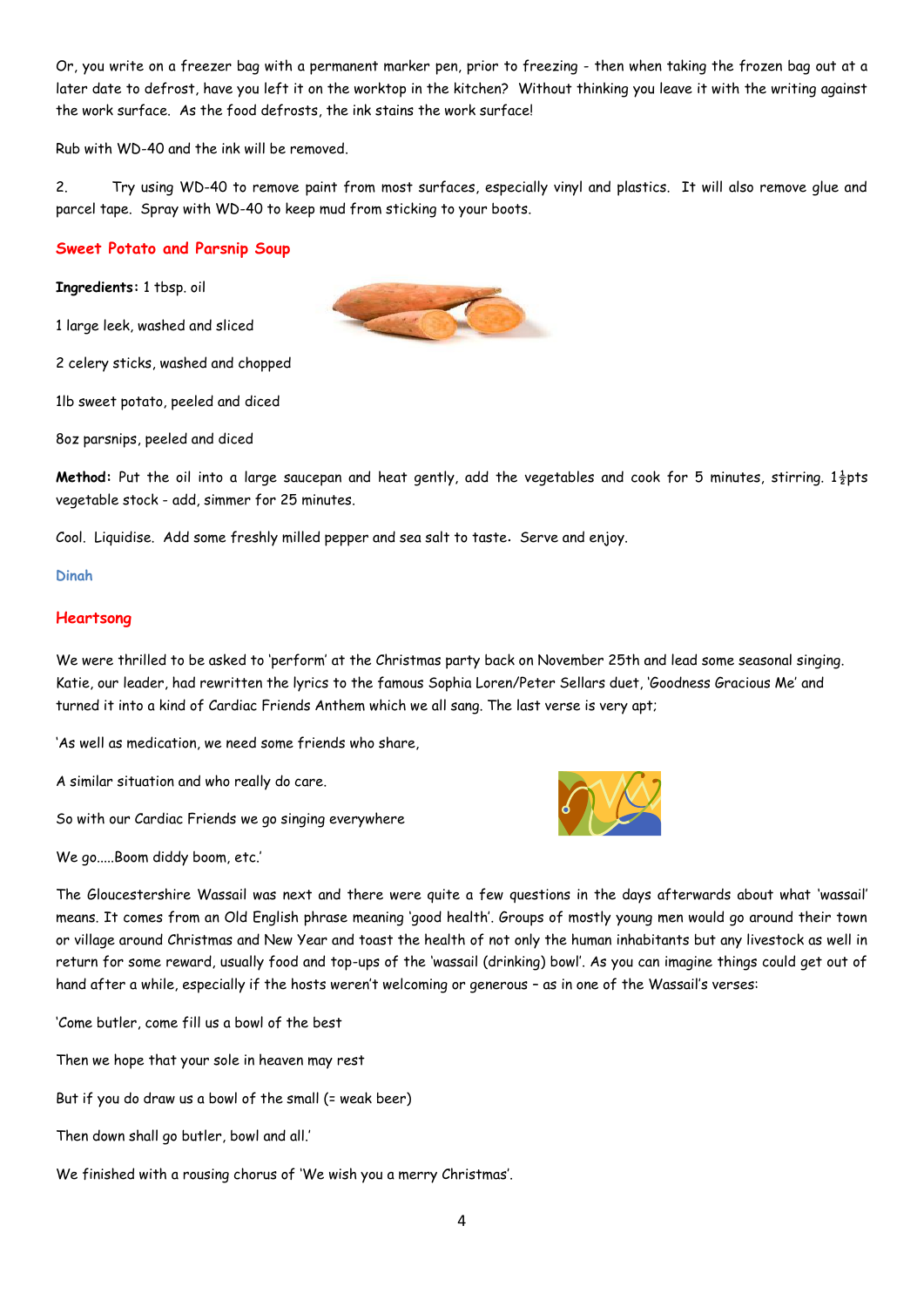In our well-attended January session we took the opportunity of celebrating Burns Night, although I'm not sure that the Scottish bard would have approved of the selection – 'Mary Mack', a short and fast tongue twister of a Glaswegian street song followed by 'Football Crazy' made famous in the 60s by Robin Hall and Jimmy Macgregor. Then followed a beautiful New Year Carol with music by Benjamin Britten and we finished with Woody Guthrie's famous folk song, his ode to America, 'This Land is Your Land'.

Our **next HeartSong** session is **on Friday March 24th, 2-4pm at Holwell Village Hall**, a few miles north of Hitchin off the A600. If you would like to attend contact **John Burden** on 01462 712187 or email [burdjohn@hotmail.com](mailto:burdjohn@hotmail.com)

## **Wednesday Walking Group**

Following our walk we had an excellent Christmas lunch on Wednesday 7<sup>th</sup>.December at 'The Rising Sun', 36 of us enjoyed this festive occasion, which was only marred by Peter Elmer falling and hitting his head. An ambulance was called; fortunately Peter was well enough to go home after the incident.



We continue to attract new members; unfortunately some of our long time members have either had to limit the distance they walk or just join us for lunch. Whatever, it is good to keep them' on board' for the social aspect. Malcolm Varley had a stroke on Christmas Eve, ending up in Lister and is now at Danesbury Neurological Centre at Welwyn. He sustained a blood clot on the left side of his brain; he appears okay and will talk quite well to you but is not able to receive any information. I am trying to put out 'progress reports' to all his friends. We walked at Stotfold recently and unusually had steady light rain throughout the walk, It was a very miserable morning but nevertheless 23 people turned up to the walk! I have been trying to keep us out of

the mud and in fact on the Stotfold walk had intended going through Etonbury woods, in the event because it was so wet we stayed on pavements and roads. As always, my thanks to Mike who holds my hand on the proving walks, Also Cyril, Kingsley and Iain Druce for sharing the load. That last word sounds awful! It is not a '**load'** it is a pleasure. The pictures show some of the 36 who enjoyed the 'Walkers Christmas Lunch and The Memorial at Tempsford unveiled by Prince Charles to the Women who went to War from RAF Tempsford, our next walk on February 18<sup>th</sup>.



On 28<sup>th</sup> September we answered the nationwide call by the BBC's programme 'Countryfile' for a mass ramble on 8th/9<sup>th</sup>October. Ours took place on 28<sup>th</sup>September to coincide with one of our regular Wednesday walks. I have recently received a letter and certificate from BBC Children In Need, thanking us for our donation collected on our 'Ramble'.

#### **Fred Maryon**



### **Exercise Group**

Once again we have a very good number attending our class. It is a fun group and a good place to have a chat while giving the body a